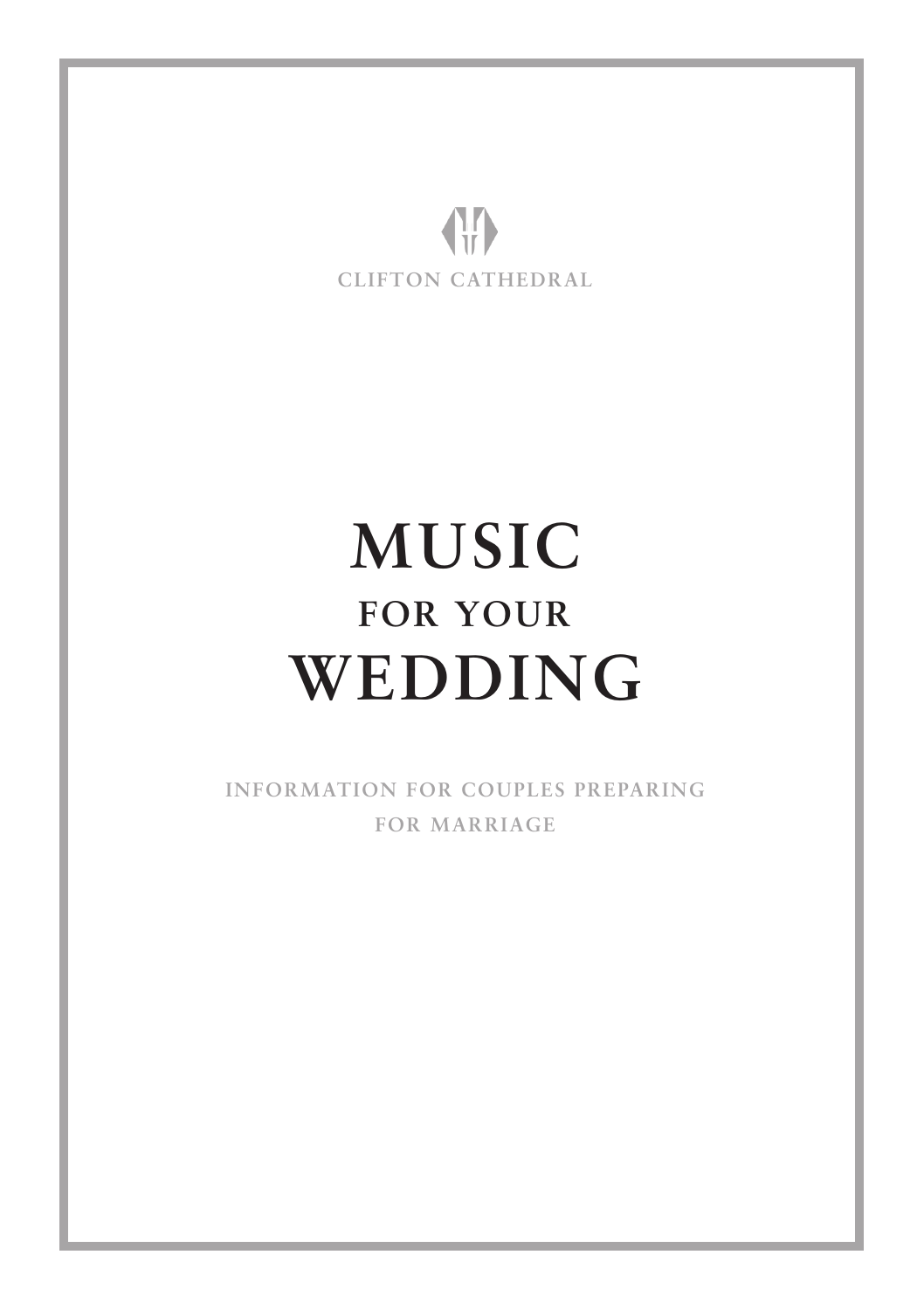## There is nothing better than music to create the right atmosphere at your wedding, and deciding which music should be played is one of the most important decisions you need to make when planning your big day.

The music at Clifton Cathedral is provided by professional musicians who are well qualified, so you can be confident and imaginative in your choices. Richard Jeffrey-Gray, the Director of Music, is a musician with over 30 years' experience of playing for weddings. If he is unavailable to play for your wedding another professional organist will be booked on your behalf - there is no change in the fee if this is the case.

With the help of our music staff and the following suggestions we endeavour to make choosing the music for your wedding an enjoyable and rewarding part of your preparations. If you are having a Nuptial Mass there are a few other aspects to consider which we will go through you with when we meet.

### Organist with congregational singing

You may wish to have a simpler service, with dignified and appropriate music where you have one of our organists play and have your congregation sing hymns during the service. You need to ensure that you choose hymns with which your family and friends attending will be familiar. The organist will be able to play a wide range of music from the appropriate classical repertoire to make the occasion very special.

## Organist and Soloist (Vocal)

If you wish to have some solo vocal repertoire sung at your wedding, such as the beautiful and justifiably popular Ave Maria by Schubert or Panis Angelicus by Cesar Franck, we can arrange for a professional vocal soloist to sing for your service. We have a number of female and male soloists who can sing at your wedding with one of our organists.

## Organist and Soloist (Instrumental)

For a special touch for the Entrance Procession, or perhaps during the signing of the register, you may like to consider an instrumental soloist. We can arrange for many different soloists – Trumpet (perfect for a grand entrance), Violin (perhaps for serene music during the signing of the register), Flute etc. to play with our organist.

## Organist and Vocal Ensemble

To make your day a very special occasion you may have a small mixed voice ensemble (quartet or quintet depending on the music chosen) of singers to sing a range a music classical church music during your service. You will be able to choose from a wide range of beautiful classical works for voices and organ. Members of our Cathedral Choir, who sing at the Solemn Mass every week, have plenty of experience singing at weddings in both smaller and larger ensembles.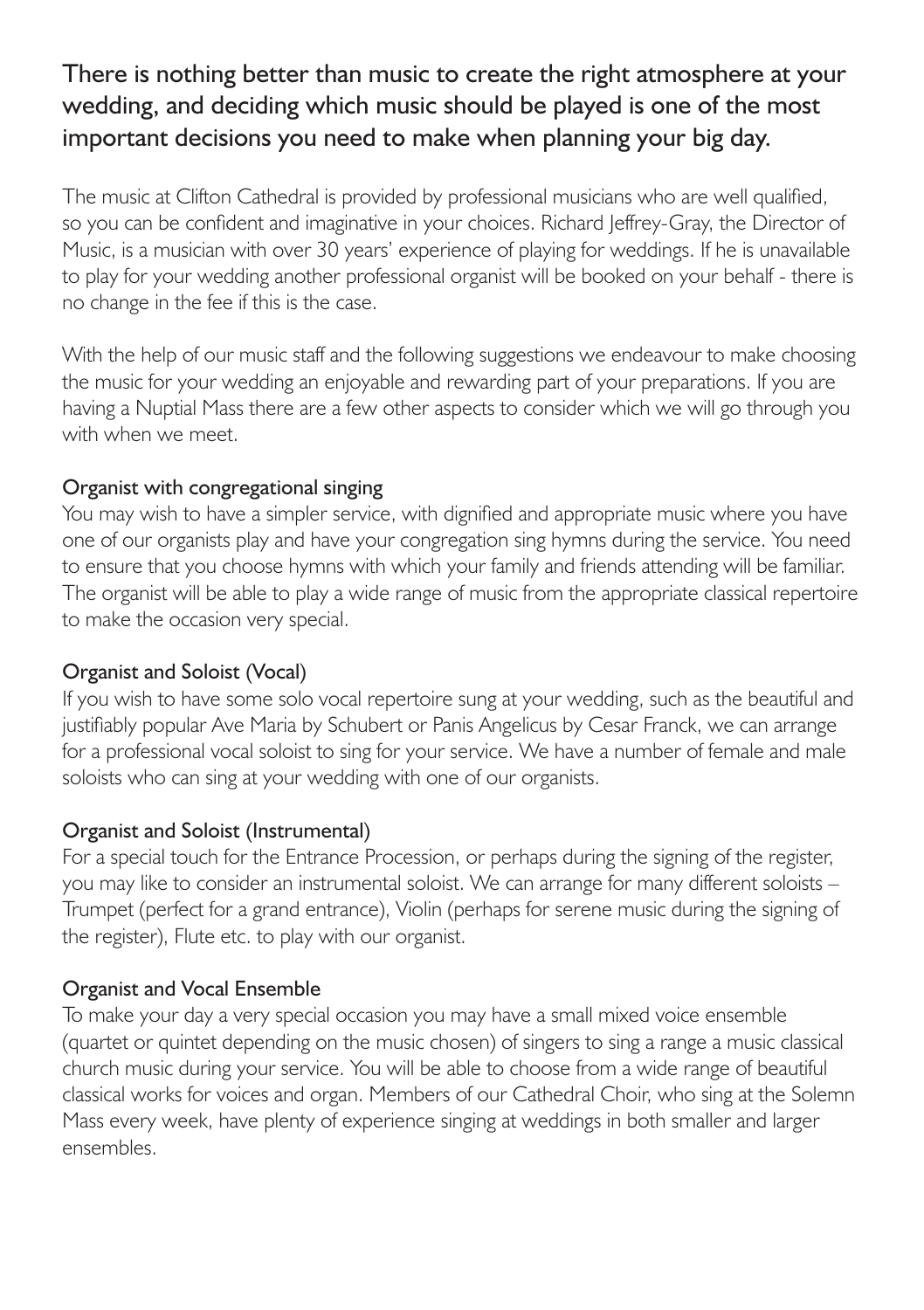#### Organist and Instrumental Ensemble

For some repertoire, the combination of organ and a brass quintet or string quartet is magical – repertoire such as Air from Suite No.3 in D by J.S. Bach, or the beautiful Canon by Pachelbel come alive with this combination. For sheer presence, a brass quintet can make a thrilling contribution to your service.

#### Music Group

If you prefer to have a more contemporary style of music at your wedding, our Cathedral Music Group can be available to play and sing appropriate, well-known and much loved modern church music. You will also need to have their director and our organist.

#### Organist and Choir

For a sublimely traditional service you may choose our choir, the Cathedral Choir, and organist to sing a range of appropriate church music from choral hymns, anthems, motets through to a full choral mass. With a wide repertoire, including some of the most famous and beautiful works from the sacred choral repertoire, such as Ave Verum Corpus by W.A. Mozart, the choir will make the music at your wedding truly memorable.

#### Polite request...

Please be on time for your wedding. With the choir, organist and clergy all in attendance there may be 25 or more people from the Cathedral involved. It has been known for brides to be as much as 40 minutes late which causes problems for everyone involved, especially as they may have commitments elsewhere - you certainly don't want half the choir or the organist to have to leave before the end of the service if they have another wedding or concert that day somewhere else. It is especially noticeable when there are children in the congregation that a late start means that they are grumpy and noisy by the time the service reaches the vows being on time helps to avoid this.

Also remember that double or quadruple fees are the standard for where a service is sound recorded or a video made in any way (Musician's Union, ISM and RSCM agreements stipulate this). Current fees will be supplied on application.

#### And finally

We are also able to offer a design service for your order of service from an experienced graphic designer who has a good knowledge of Catholic liturgy and services. Please enquire to Richard or Canon Bosco for more information.

#### **Contacts**

Richard Jeffrey-Gray: music@cliftondiocese.com or 0117 974 1153 (email preferred as landline not manned during the week) Canon Bosco can be contacted via the Cathedral on 0117 973 8411